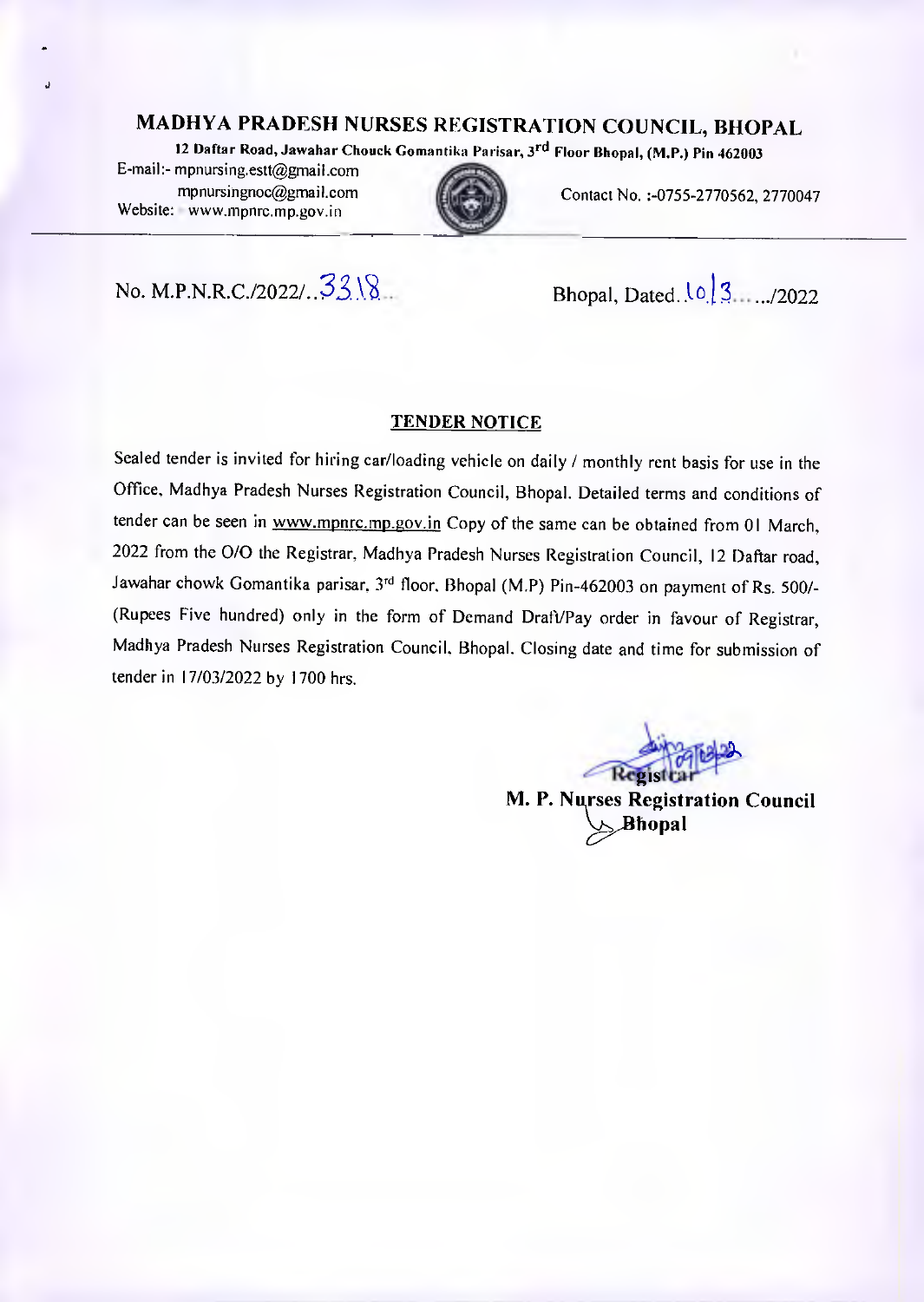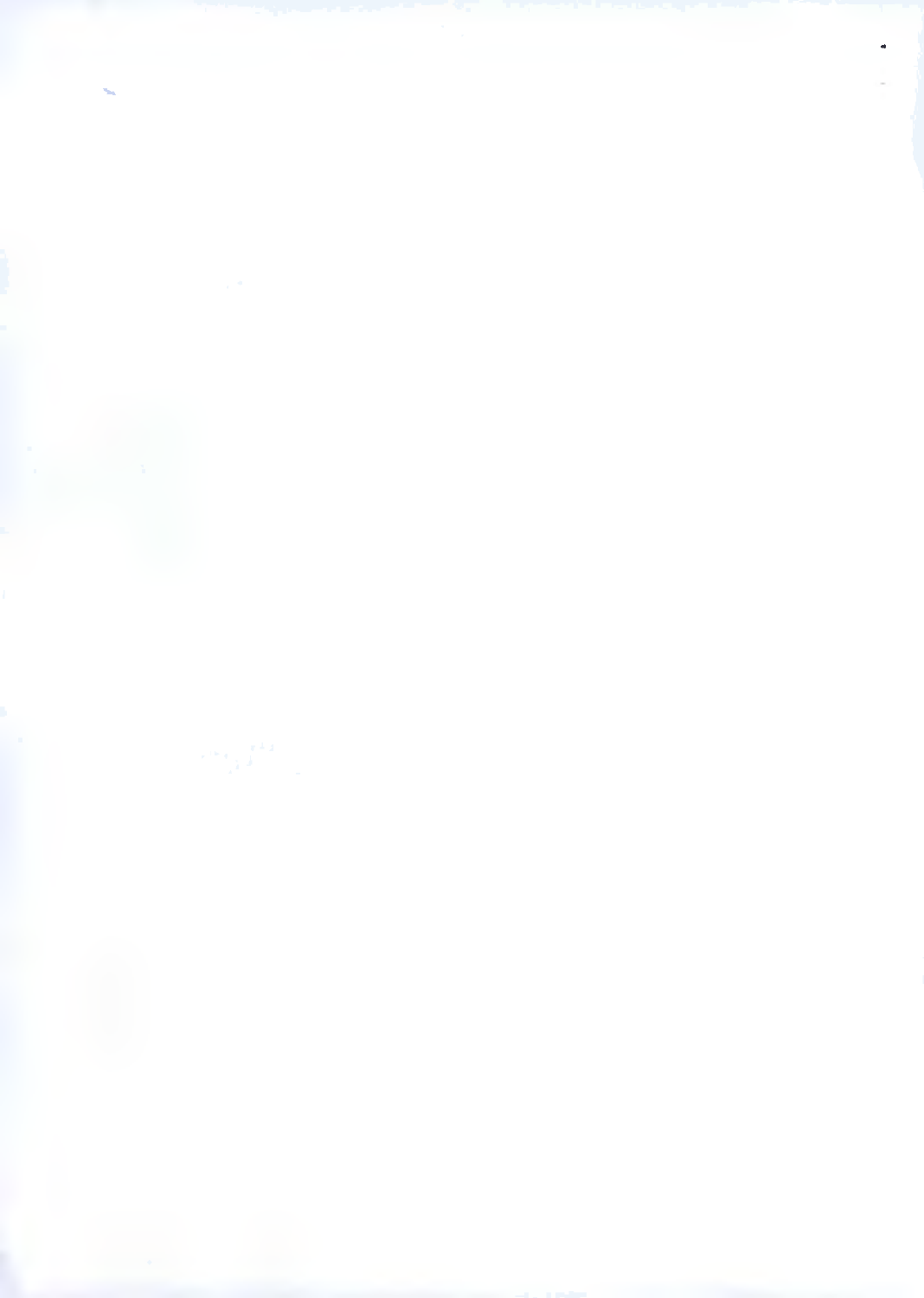12 Daftar Road, Jawahar Chouck Gomantika Parisar, 3rd Floor Bhopal, (M.P.) Pin 462003

E-mail:- mpnursing.estt@gmail.com mpnursingnoc@gmail.com enterprise contact No. :-0755-2770562, 2770047



0

# General terms and conditions of Empanelment of Hiring of Car on daily / monthly basis

I. Scope of Work: The tender is for empanelment of transport/tour & travel agents for hiring of cars on daily/monthly basis for official use by MPNRC as per requirement. MPNRC may need the following type of vehicles:

Indica Cars (Non-A/C) or equivalent

Indica Cars (A/C) or equivalent

Indigo (A/C) or equivalent

MarutiDzire or equivalent

Ciaz or equivalent

SX4 or equivalent

Toyota Innova or equivalent

Toyota Fortuner or equivalent

Bolero Pickup or equivalent

## 2. Period of Contract:

The empanelment will be initially valid for a period of one year and the rates once finalized will remain valid throughout the period of contract. No claims whatsoever on account of increase in the rate of fuel and other factors such as statutory payments, minimum wages, etc., shall be entertained. It will be the responsibility of the transporter to bear such additional expenses.

## 3. Earnest Money Deposit (EMD):

The bidder shall have to deposit EMD of Rs.5000/- (Rupees Five Thousand) only in the form of Demand Draft/Pay order in favour of Registrar Madhya Pradesh Nurses Registration Council, Bhopal, along with the tenders. Tenders received without EMD will not be considered.

## 4. Forfeiture of EMD:

The bidder will not be allowed to withdraw the tender after the same is received by MPNRC. In case the tenderer withdraws from the process, the EMD deposited by him will be forfeited.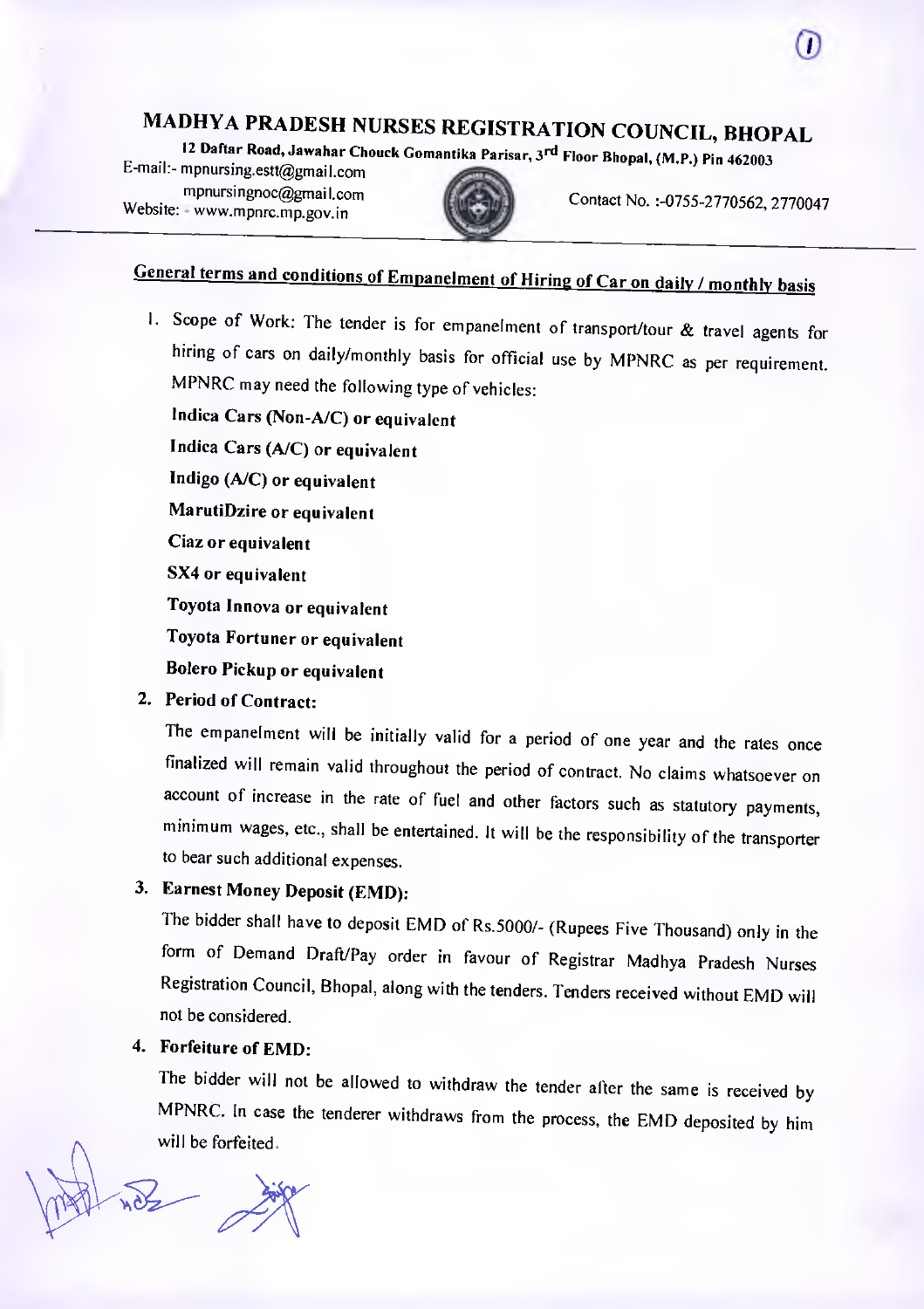

12 Daftar Road, Jawahar Chouck Comantika Parisar, 3rd Floor Bhopal, (M.P.) Pin 462003

E-mail:- mpnursing.estt@gmail.com mpnursingnoc@gmail.com 4 Website: - www.mpnrc.mP.gov.in



Contact No. :-0755-2770562, 2770047

## 5. Refund of EMD:

 $\mathbf{2}$ 

EMD will be refunded to the unsuccessful tenderer within thirty days from the date of finalization of list of empanelment. No interest shall be payable on EMD.

## 6. Security Deposit:

The successful bidder(for daily basis vehicle) will have to deposit a security of Rs.10,000/- (Rupees Ten Thousand) in the form of a Demand Draft/Pay Order in favour of Registrar, Madhya Pradesh Nurses Registration Council, Bhopal. The security deposit will be refunded to the contractor within sixty days from the date of completion of the contract and no interest will be paid on the security deposit.

7. The tenderer should have a registered and well established Transport Agency/Firm. It should have the minimum experience of I year as supplier to any Govt. Department / PSU/SPSU. Proof of this effect to be enclosed alongwith the tender.

8. The vehicles should be in a very good running condition with clean interior and good upholstery and valid Pollution under Control (PUC) certificate.

9. Drivers: The firm must ensure that the drivers employed have valid driving license and carry the necessary registration papers, security check verified and should be well behaved, properly uniformed and well conversant with the traffic/regulations and road/routers in Madhya Pradesh localities.

10. The firm should have adequate number of telephones for contact round the clock. MPNRC can request for the vehicle at short notice and the firm shall provide the vehicle within such time on receipt of MPNRC's request in writing/over phone.

11. MPNRC may need the vehicles to be hired. as per requirement. The vehicles requisitioned should reach the stipulated destination located within Madhya Pradesh and surrounding localities, within a maximum time of 30  $(\pm 10)$  minutes depending on the location. It may be noted that the number of vehicles to be hired and the number of days of hiring may vary depending upon the actual requirements.

A MONDY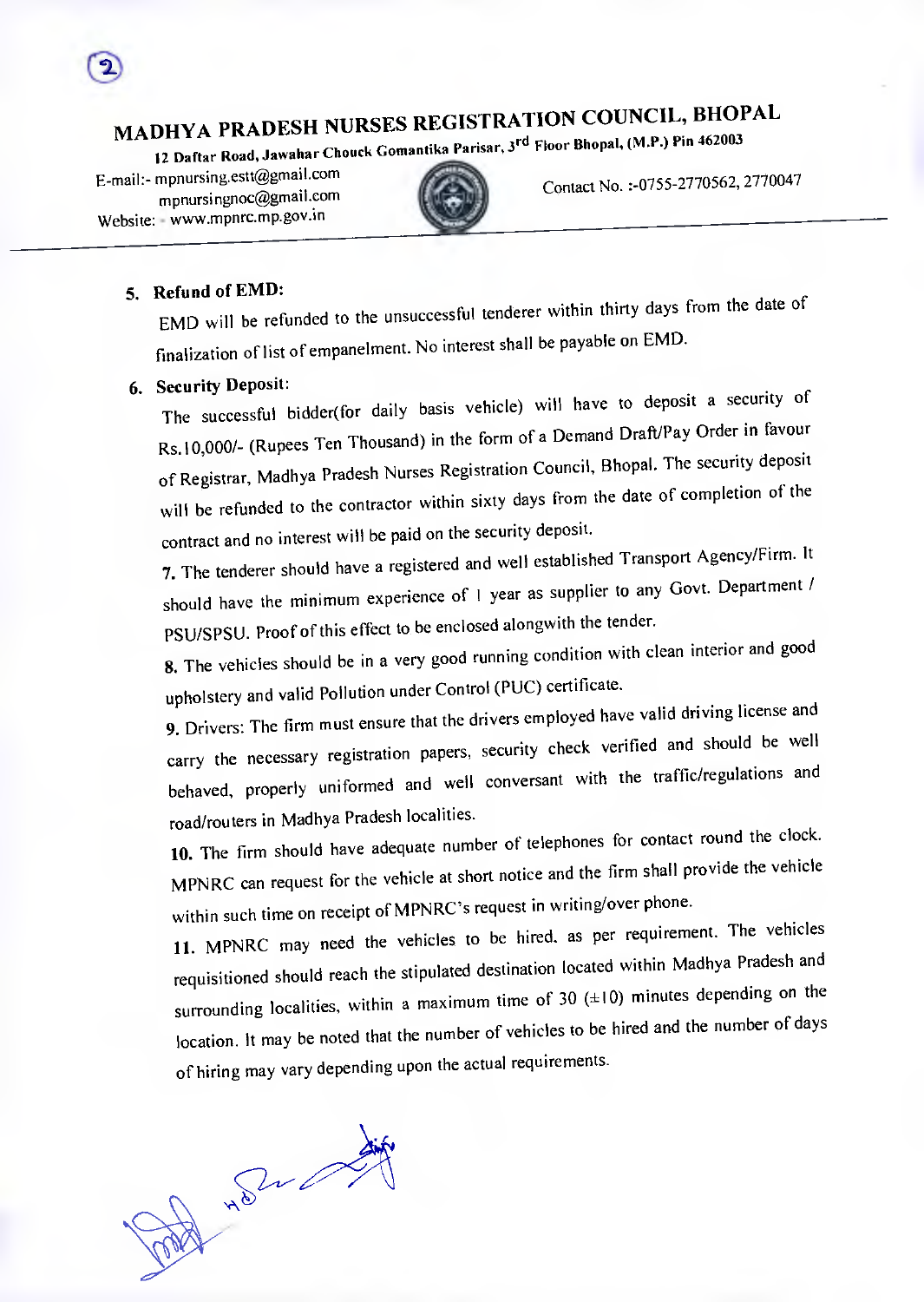12 Daftar Road, Jawahar Chouck Comantika Parisar, 3"d Floor Bhopal, (M.P.) Pin 462003

E-mail:- mpnursing.estt@gmail.com Website: - www.mpnrc.mp.gov.in



mpnursingnoc@gmail.com Contact No. :-0755-2770562, 2770047

g

12. It will be responsibility of the Drivers of the respective vehicle to carry the proper Registration Certificate and valid insurance at all times in respect of the vehicles being driven by him. The Driver must have one mobile phone with him always as a necessary condition of contract.

13. MPNRC shall be liable to pay the hiring charges only. Any other liability shall be borne by the contractor. If during the course of engagement of the vehicles to MPNRC, any harm due to accidents, etc. is caused either to the vehicle or to the third party, MPNRC will not be responsible. Any liability arising out of such accident will be the responsibility of the firm only. All incidental expenditure towards repair will be borne by the contractor.

14. No advance payment will be made by MPNRC. The billing will be done on a monthly basis and the bill should be submitted by the firm by the first week of the following month. The payment will be made only for those duty slips which have been signed by the officer/staff using the vehicle. It will be the responsibility of the driver to get the duty slips signed by the officer/staff on a day to day basis. No payment will be made for unsigned duty slips with proper log book. Duty slips should be complete in all respects in terms of start kilometer, end kilometer, distance covered, time from, end of duty, places visited etc.

15. The rates quoted should be exclusive of the service tax. The service tax will be paid additionally only after receiving the photocopy of the service tax registration certificate duly attested by the firm. No service tax will be paid if the operator fails to provide proof of valid service tax registration. Latest income tax clearance certificate and PAN is also required to be submitted by the operator.

16. The journey to the destination and back shall be undertaken by **the** shortest route possible. In case of breakdown of any vehicle during official duty, it shall be responsibility of the firm to provide a replacement immediately. If no replacement is provided on time alternative arrangement will be made and the cost thereof will be deducted from the payment to be made to the firm.

 $\sqrt{\frac{2}{\pi}}$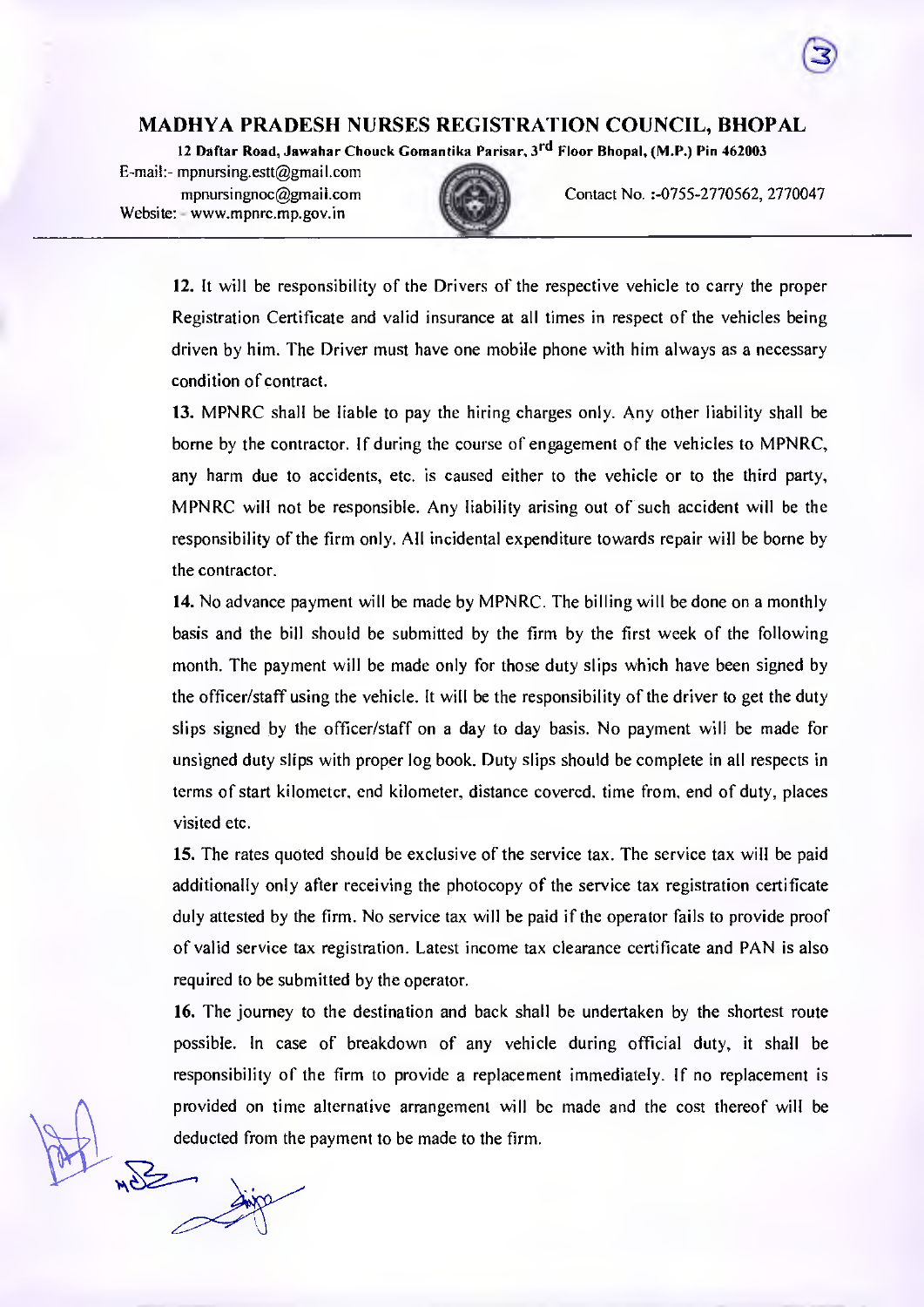12 Daftar Road, Jawahar Chouck Gomantika Parisar, 3rd Floor Bhopal, (M.P.) Pin 462003

E-mail:- mpnursing.estt@gmail.com Website: - www.mpnrc.mp.gov.in



mpnursingnoc@gmail.com Contact No. :-0755-2770562, 2770047

17. Toll tax, Entry tax, permit fee, for crossing border, if any, parking charges will be paid by MPNRC for which the original receipts should be submitted monthly.

18. The vehicles provided should fulfill the norms prescribed by the Government of Madhya Pradesh, Department of Transport of hired vehicles.

19. The disputes, if any, arising out of this contract will be subject to the jurisdiction of the courts in Bhopal only.

20. In case of dispute of any kind, the decision of the Coordinator, MPNRC, Bhopal shall be final and binding.

21. Submission of tender: Sealed tenders in the form prescribed in Annexure-1,11& Ill contained in an envelope duly superscribed — "Tender for Empanelment of Transporter for Hiring of cars/loading vehicle on daily/monthly basis for official use by MPNRC" Madhya Pradesh Nurses Registration Council, 12 Daftar road, Jawahr chouck Gomantika parisar, 3rd floor, Bhopal (M.P) Pin-462003 should reach by 05:00 PM on 15/03/2022. In case that day happens to be holiday, the next working day shall be deemed to be the last date of submission of tender. Any request for extension of submission date of tenders will not be considered.

22. Opening of tenders: The tenders received will be opened at 5.00 PM of the last date of submission of tender as mentioned in the above para. The authorized representative of the quoting firm (one member only) may remain present during opening of tender, if desires so.

23. The tenders of only those firms who satisfy all the requirements/conditions stipulated in this Document will be considered. Quotation with any cutting or overwriting in the figures will not be considered.

24. The contract so awarded will commence from the date of consent of the firm to the term and conditions. The contract so awarded can be terminated by MPNRC at any time without giving any reason.

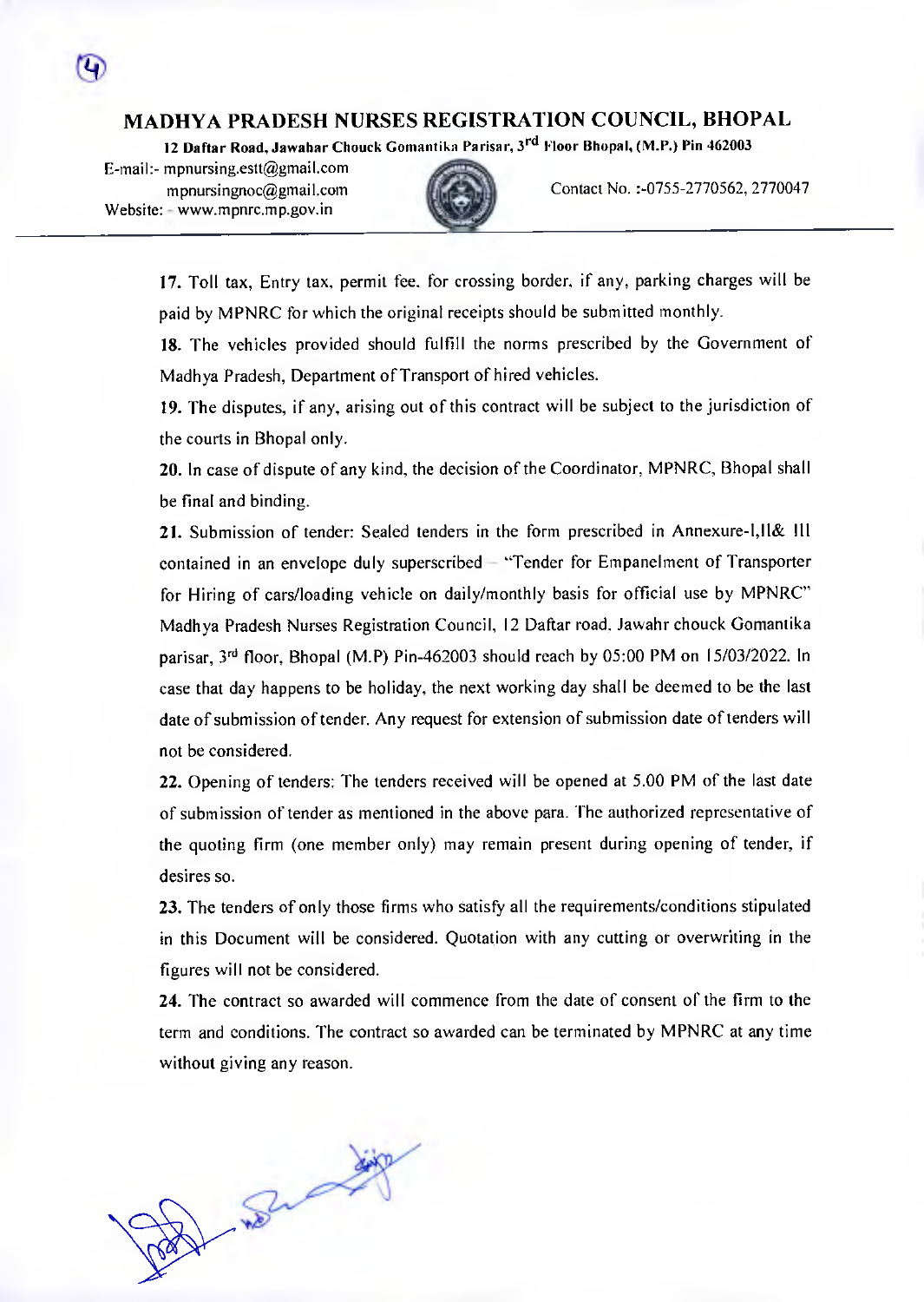

12 Daftar Road, Jawahar Chouck Gomantika Parisar,  $3<sup>rd</sup>$  Floor Bhopal, (M.P.) Pin 462003

E-mail:- mpnursing.estt@gmai Lem mpnursingnoc@gmail.com Website: - www.mpnrc.mp.gov.in



Contact No. :-0755-2770562. 2770047

## SPECIAL TERMS & CONDITIONS FOR MONTHLY HIRING OF VEHICLE MOBILIZATION PERIOD:

The bidder shall place the vehicle in the services of the Corporation within 15 (fifteen) days from the date of issue of formal order. The vehicle shall be placed in the services of the officers, staff, departments, offices at whatsoever location in Madhya Pradesh, whose names, designations, etc along with the addresses will be indicated in the formal order or as desired subsequently by the tendering Authority or his authorized representatives. In case the supplier fails to deliver the vehicle within the above stipulated period, his/her EMD/Bid Security will be forfeited.

## DURATION OF THE CONTRACT:

The vehicle shall be hired preferably for a period of 3(three) years subject to review of performance at the end of every year and may be terminated if the performance of the vehicle and the driver is not found satisfactory, i.e. the vehicle is not maintained and the driver is not punctual. refuses instructions of controlling officer or driving is not safe.

## SCOPE OF WORK:

The Vehicle shall be utilized purely for services of MPNRC and during non-duty hours, it shall be stationed at the parking bay in our office premises. The vehicle shall ply within the NCR region of India as per the direction of the Officer in Charge. Use of vehicle for supplier's personal interest shall not be permitted. The driver shall be provided by the supplier at no extra cost to MPNRC, and shall maintain the daily log book properly.

## HIRE CHARGE:

 $\frac{1}{2}$ 

Hiring charge shall be on monthly basis and shall be inclusive of all charges, i.e. POL, repair and maintenance, periodical servicing, driver's salary and other expenses like insurance, registration of vehicle, accommodation of driver, all taxes (excluding service tax), watch and ward, any other incidental expenses, etc of the vehicle and will remain firm for the entire period of contract. Service tax will be paid extra in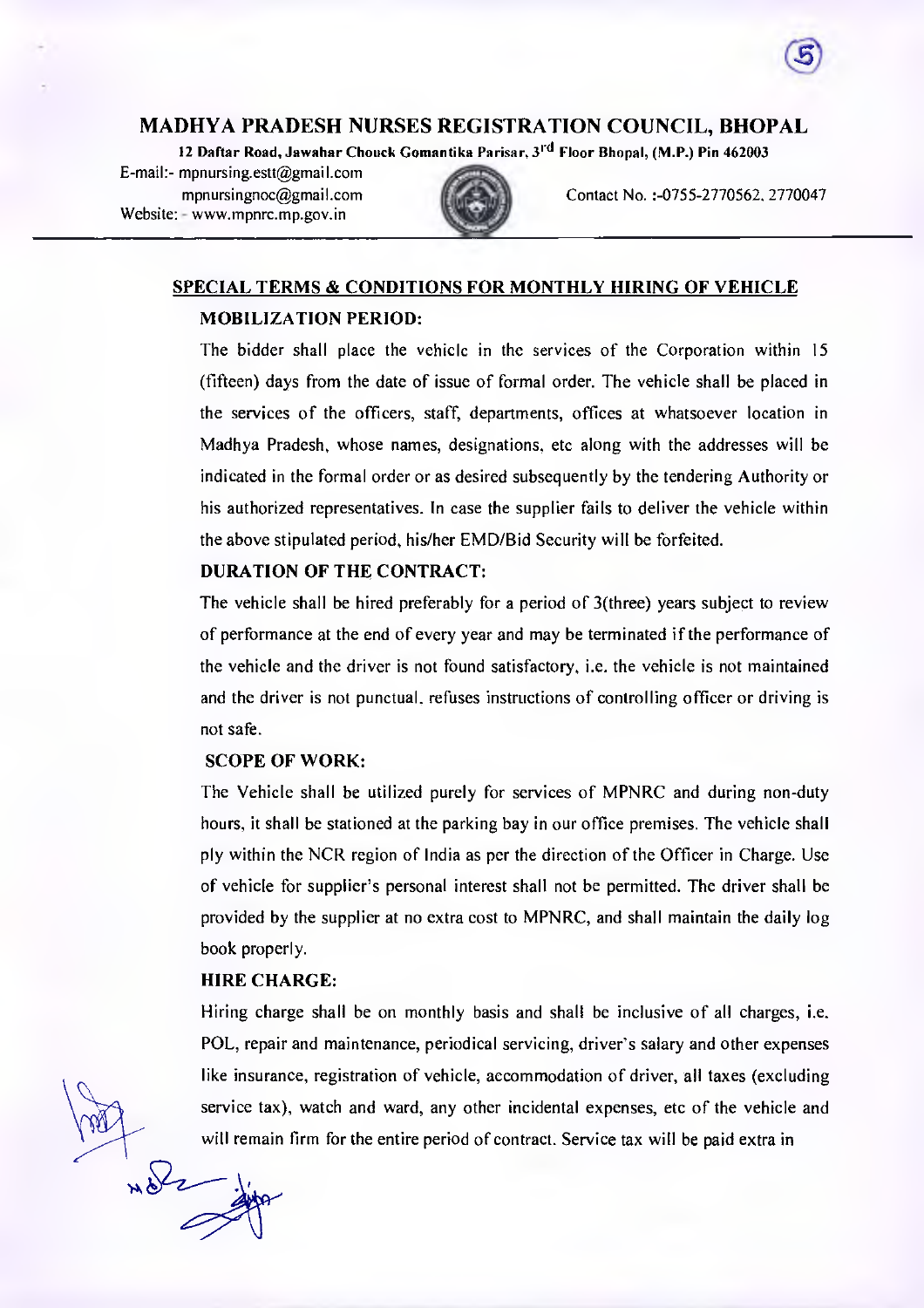

12 Daftar Road, Jawahar Chouck Gomantika Parisar, 3rd Floor Bhopal, (M.P.) Pin 462003

E-mail:- mpnursing.estt@gmail.com Website: - www.mpnrc.mp.gov.in



mpnursingnoc@gmail.com Contact No. :-0755-2770562, 2770047

compliance of Service tax laws/ notification issued by the concerned Authority from time to time. The hire charge bill will be raised in form of tax invoice showing service tax elements clearly and separately. Reverse charge mechanism (RCM), as applicable, shall be followed. The monthly hire charge against the respective vehicle should be quoted only at Annexure-Ill. Toll tax, Entry tax, permit fee, for crossing border, if any, and parking charges will be reimbursed by MPNRC for which the original receipts should be submitted monthly.

#### SECURITY DEPOSIT:

Security deposit of one month's of the monthly hire charge in the shape of Demand Draft from any Nationalized/ Schedule Bank in favour of Registrar Madhya Pradesh Nurses Registration Council, Bhopal., is to be submitted by the successful bidder. The Security deposit shall be retained by the Corporation till one month after expiry of contract period.

#### JURISDICTION:

Normally, the hired vehicle shall be utilized by MPNRC and stationed in Madhya Pradesh. However, the vehicle may be required to go outside Madhya Pradesh sometime on official tour.

#### INSURANCE AND REGISTRATION:

The vehicle must have valid and proper insurance policy including under comprehensive policy to cover all risks and to be renewed from time to time by the owner at his cost. Vehicle without having valid and proper insurance and registration will not be taken on hire.

#### AVAILABILITY:

The hired vehicle shall be available for all the seven days in a week for round the clock use as per requirement of work. No extra charges for holidays and Sundays will be entertained.

 $3\sqrt{2}$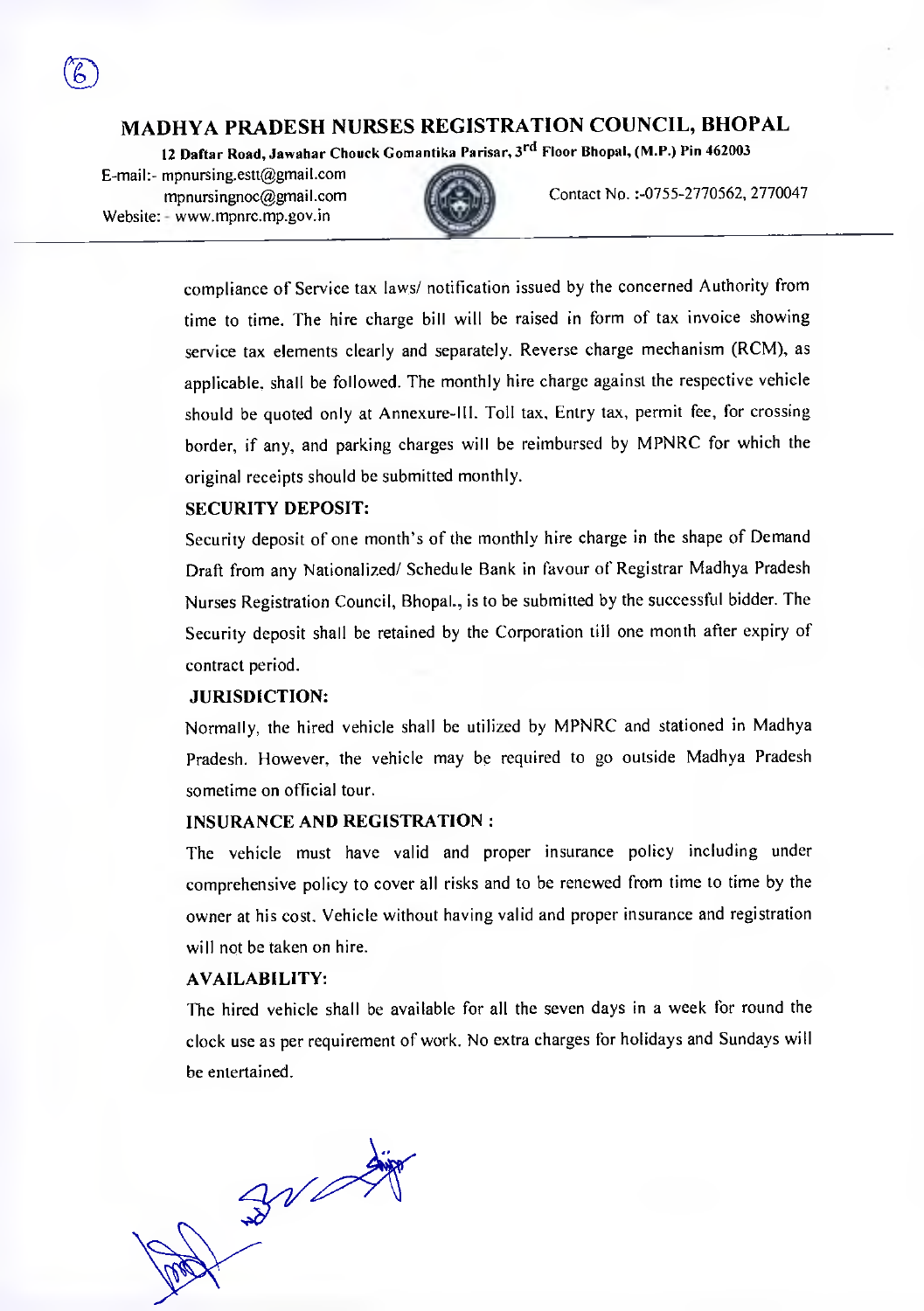12 Daftar Road, Jawahar Chouck Gomantika Parisar, 3<sup>rd</sup> Floor Bhopal, (M.P.) Pin 462003

E-mail:- mpnursing.estt@gmail.com Website: - www.mpnrc.mp.gov.in



mpnursingnoc@gmail.com Contact No. :-0755-2770562, 2770047

#### COMPLIANCE OF REGULATIONS:

The supplier shall accept full responsibility for compliance of statutory regulations/rules/acts/Payment of Min. Wages act, etc of whatsoever nature of the central Govt./State Govt./Local Bodies, District and Municipal Authority for taxes, toll tax, road permit. pollution control, service tax, insurance policy etc. +

11.0 The driver of the vehicle should be in possession of valid driving license and carry the necessary registration papers, security check verified and should be well behaved, properly uniformed and well conversant with the traffic rules/regulations and road/routes in Delhi/NCR localities. He should have a mobile phone.He should be capable to write log book properly in English. In case the service of the driver is not found satisfactory, he shall be replaced by a amicable driver immediately on receipt of such written complaint from the ordering authority, or else the vehicle shall be considered to be under breakdown and hire charge shall be recovered from the supplier at double the rate.

#### PAYMENT:

12.1 On completion of a calendar month, the supplier shall submit monthly hire charges bill for the period of use by the Corporation along with the night halt charges of the driver for outside duties, in triplicate along with a copy of the log book to the designated officer of the Corporation. Every effort will be made by the ordering authority for timely release of payment. All taxes will be deducted at source as per statutory requirement. Payment shall be made through RTGS and bank charges, if any, shall be to the supplier's account.

12.2 On receipt of the bill, the Officer in charge will verify the bill and will arrange payment within 15 (fifteen) days of receipt of correct bill. Taxes at prevailing rates shall be deducted at source from the monthly bill.

12.3 On receipt of the payment, the Supplier will submit a Stamped Money Receipt for record of Corporation. For part engagement of the vehicle in a calendar moth, payment will be made on pro-rata basis.

 $W$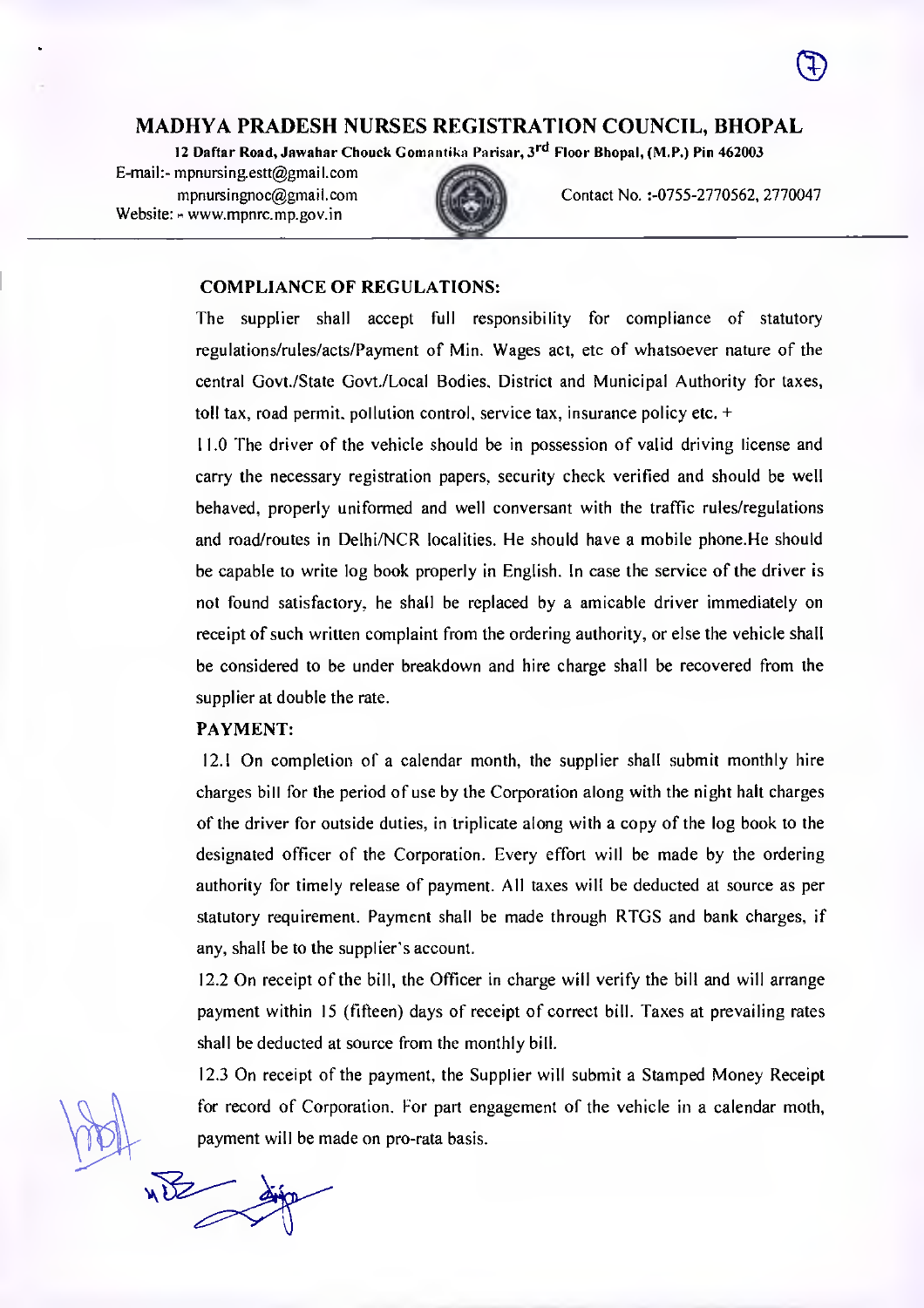12 Daftar Road, lawahar Chouck Gomantika Parisar, 3rd Floor Bhopal, (M.P.) Pin 462003

E-mail:- mpnursing.estt@gmail.com Website: - www.mpnrc.mp.gov.in



mpnursingnoc@gmail.com Contact No. :-0755-2770562, 2770047

12.4 The speedometer should be in working condition at all times, otherwise, the vehicle shall be considered to be under breakdown and conditions already mentioned earlier shall apply. Proper record of kilometer and place run should be made in the Log Book.

12.5 Detailed supply order for hiring of the vehicle will be issued on receipt of unconditional acceptance of Letter of Intent from the Supplier and acceptance of the Security deposit by the Corporation. The Supplier is required to place the vehicle for the service of the ordering authority within 15 (fifteen) days from the date of issue of the detailed supply order.

## TERMINATION OF THE CONTRACT:

The contract may be terminated by either party on a written notice of 1(one) month without cost to either party and without assigning any reasons.

#### PENALTY ON ACCOUNT OF ABSENCE:

15.1 If a vehicle is taken out from duty for repair or for any other reason and fails to report for duty within the time mutually agreed upon by both the parties, a penalty equaling  $\frac{1}{2}$ % of the total contract value for 3(three) years will be imposed for each 7 (seven) days of absence or part thereof. The penalty amount shall not exceed 10 (ten) percent of the total hiring charges (for 3 years). In addition to the penalty so imposed, no hire charge will be paid for the period of absence.

#### RECESSION OF CONTRACT:

16.1 In case, under any clause or causes of this contract the Supplier shall render himself unable to pay compensation amounting to 10% of the total contract value, the Corporation shall have the power to rescind the contract by issuing a rescission notice in writing to the supplier by the ordering authority which shall be final and conclusive and in such case the Security deposit of the Supplier shall stand forfeited and be absolutely at the disposal of the Corporation.

 $30/22$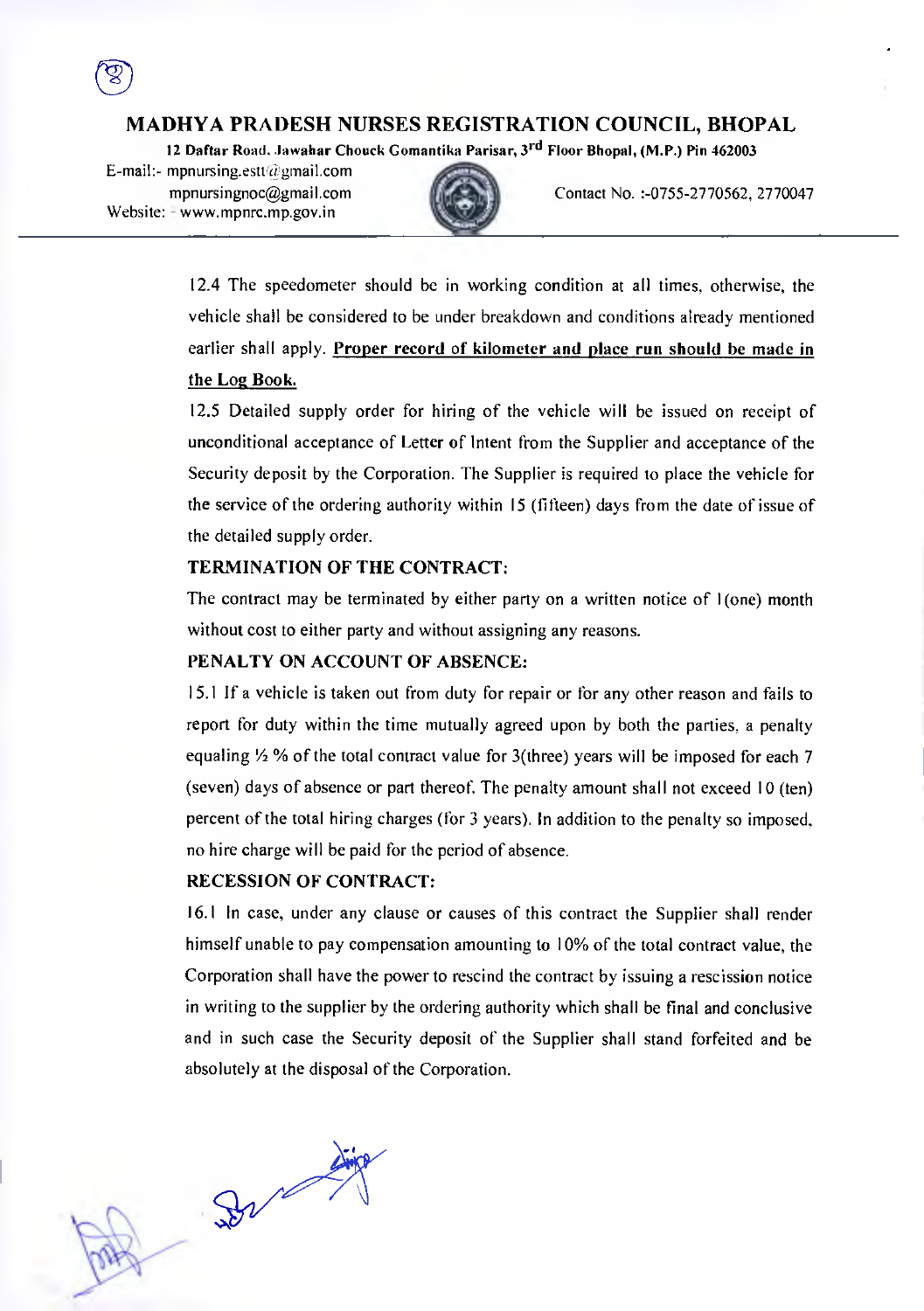12 Daftar Road, Jawahar Chouck Gomantika Parisar, 3<sup>rd</sup> Floor Bhopal, (M.P.) Pin 462003

E-mail:- mpnursing.estt@gmail.com Website: - www.mpnrc.mp.gov.in



mpnursingnoc@gmail.com Contact No. :-0755-2770562, 2770047

16.2 In the event of action taken under the above clause, the Supplier shall have no claim for compensation for any loss sustained by him. 16.3 In case the contract stands rescinded under the provision of aforesaid clause (s) the Supplier shall not be entitled to recover or be paid any hire charge for actually performed duty as per contract agreement unless certified by authorized representative of the Corporation.

#### REQUISITION OF VEHICLE:

In case of requisition of the vehicle by police or any public authority, the corporation shall not take any responsibility for the vehicle. For that period the Supplier will be liable to provide alternate vehicle and will not be liable for penalty.

#### ACCIDENT / DAMAGE CLAIMS AND LIABILITIES:

In the event of any accident or damaged caused to the vehicle while the vehicle is on duty of the Corporation, the corporation shall not take any responsibility for the loss or damage and the insurance claim thereof. The Supplier shall be exclusively responsible for any loss/damage to the vehicle or any person. The Supplier shall be solely responsible for any consequences under the laws, arising out of any accident caused by the vehicle(s) to the third party/ parties/occupants of the vehicle and compensation thereof.

### DRAWAL OF AGREEMENT:

The Supplier shall attend the office of the Coordinator, MPNRC, Bhopal within 7 (seven) days after receipt of the detailed order issued to him by the Corporation, for signing the formal agreement on non-judicial stamped paper of Rs. 100.00 (Rupees Hundred) only as per prescribed format. The stamped paper would be supplied by the Supplier.

 $\frac{1}{102}$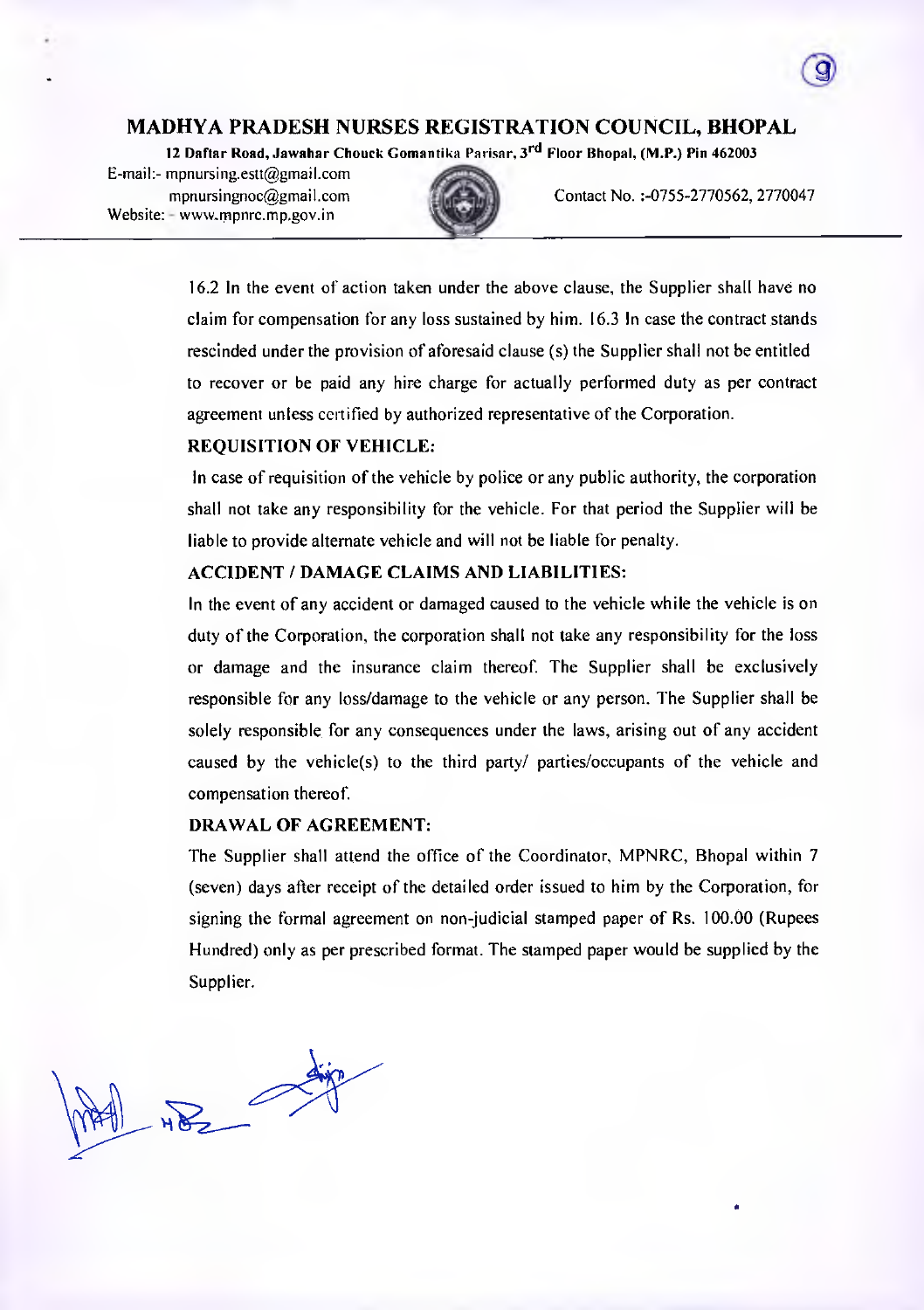

12 Daftar Road, Jawahar Chouck Comantika Parisar, 3'd Floor Bhopal, (M.P.) Pin 462003

E-mail:- mpnursing.estt@gmail.com mpnursingnoc@gmail.com Website: - www.mpnrc.mp.gov.in



Contact No. :-0755-2770562, 2770047

ANNEXURE-I

## The details in respect of the Bidder:

| Name of the Bidder                                                                                                                                              |  |
|-----------------------------------------------------------------------------------------------------------------------------------------------------------------|--|
| Address of the Bidder                                                                                                                                           |  |
| Year of Registration/Incorporation (Proof to be<br>attached)                                                                                                    |  |
| Service Tax Registration No. (Proof to be attached)                                                                                                             |  |
| Income Tax Clearance Certificate (Proof to be<br>attached)                                                                                                      |  |
| Whether EMD enclosed (Details of Demand<br>Draft/Pay Order)                                                                                                     |  |
| Name(s) of the Govt. Dept/Ministries along with<br>their address and details of contact person to be<br>whom vehicles were provided during the last one<br>year |  |
| Name, Designation and Address of the person to<br>whom all references shall be made regarding this<br>tender                                                    |  |
| PAN and Service Tax details                                                                                                                                     |  |
| Telephone with STD Code                                                                                                                                         |  |
| Mobile Telephone No.                                                                                                                                            |  |
|                                                                                                                                                                 |  |

Yours faithfully,

Signature of Authorized person)

Name:

Designation: Designation.

Seal:

| Dated: |  |
|--------|--|
| Place: |  |

 $\frac{1}{2}$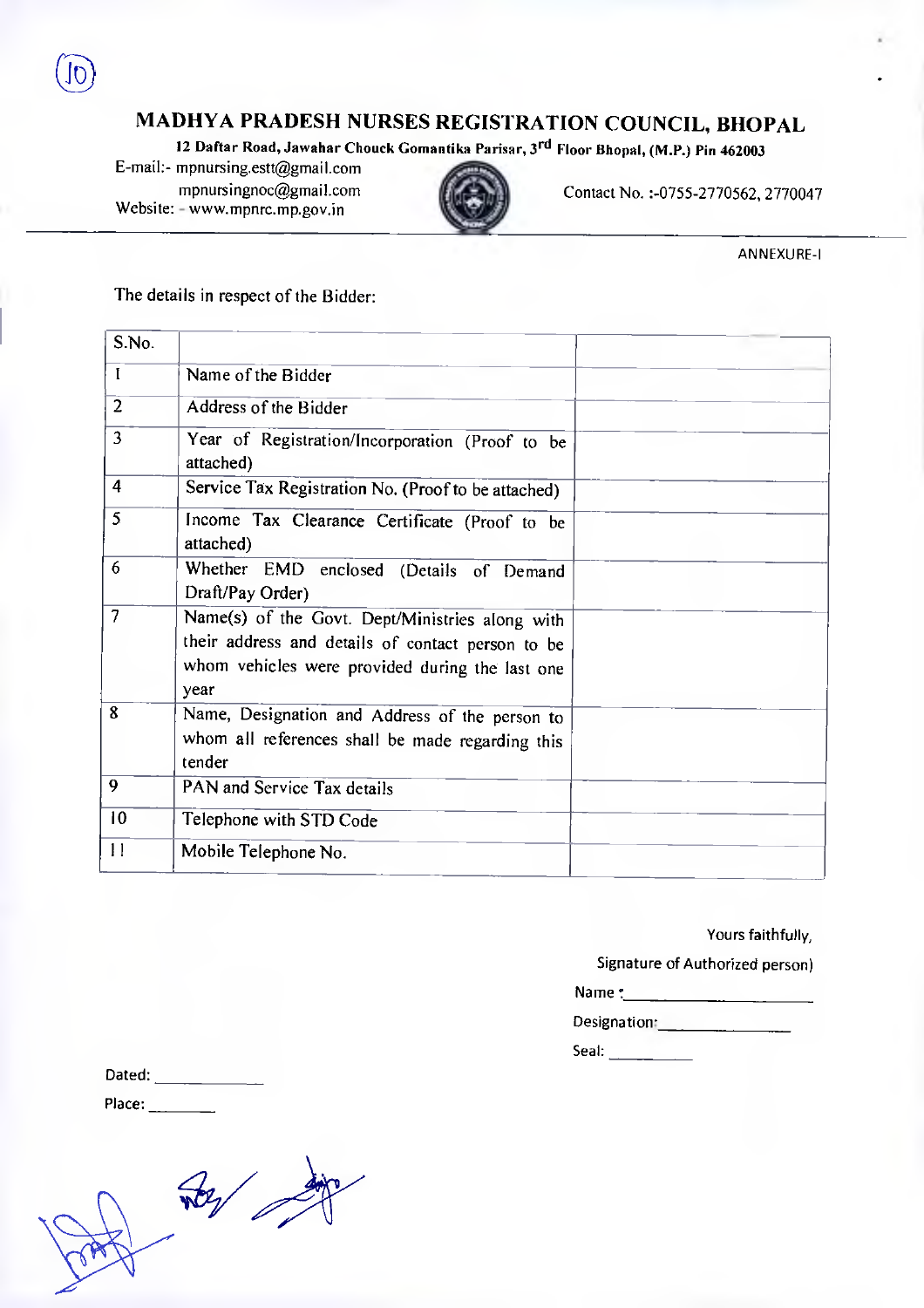

12 Daftar Road, Jawahar Chouck Gomantika Parisar, 3rd Floor Bhopal, (M.P.) Pin 462003

E-mail:- mpnursing.estt@gmail.com mpnursingnoc@gmail.com Website: - www.mpnrc.mp.goy.in



Contact No. :-0755-2770562, 2770047

ANEXURE-II

## RATES QUOTED FOR HIRING OF CARS ON DAILY BASIS

| S.No.           | Model of Car                             | Rate for<br>Daily<br><b>Basis</b> | Rate of<br>monthly<br>Basis per<br>Km | Additional<br>rate per km | Night Halt<br>for the driver |
|-----------------|------------------------------------------|-----------------------------------|---------------------------------------|---------------------------|------------------------------|
| 0 <sub>1</sub>  | Ciaz (A/C) or equivalent                 |                                   |                                       |                           |                              |
| 02              | Ciaz (non-A/C) or<br>equivalent          |                                   |                                       |                           |                              |
| 03              | MarutiDzire $(A/C)$ or<br>equivalent     |                                   |                                       |                           |                              |
| 04              | MarutiDzire(non-A/C) or<br>equivalent    |                                   |                                       |                           |                              |
| 05              | Innova (A/C) or<br>equivalent            |                                   |                                       |                           |                              |
| 06              | Innova (non- $A/C$ ) or<br>equivalent    |                                   |                                       |                           |                              |
| 07              | Tata Indigo (A/C) or<br>equivalent       |                                   |                                       |                           |                              |
| 08              | Tata Indigo (non-A/C) or<br>equivalent   |                                   |                                       |                           |                              |
| 09              | Bolero Pickup (non-A/C)<br>or equivalent |                                   |                                       |                           |                              |
| 10 <sup>1</sup> | Bolero Pickup (non-A/C)<br>or equivalent |                                   |                                       |                           |                              |
| $\overline{11}$ | Mini Truck or equivalent                 |                                   |                                       |                           |                              |

Yours faithfully,

Signature of Authorized person)

Name:

Designation:

Seal:  $\mathcal{L} = \{ \mathcal{L} \}$ 

| Dated: |  |  |  |
|--------|--|--|--|
| - 1    |  |  |  |

Place:

A RAY